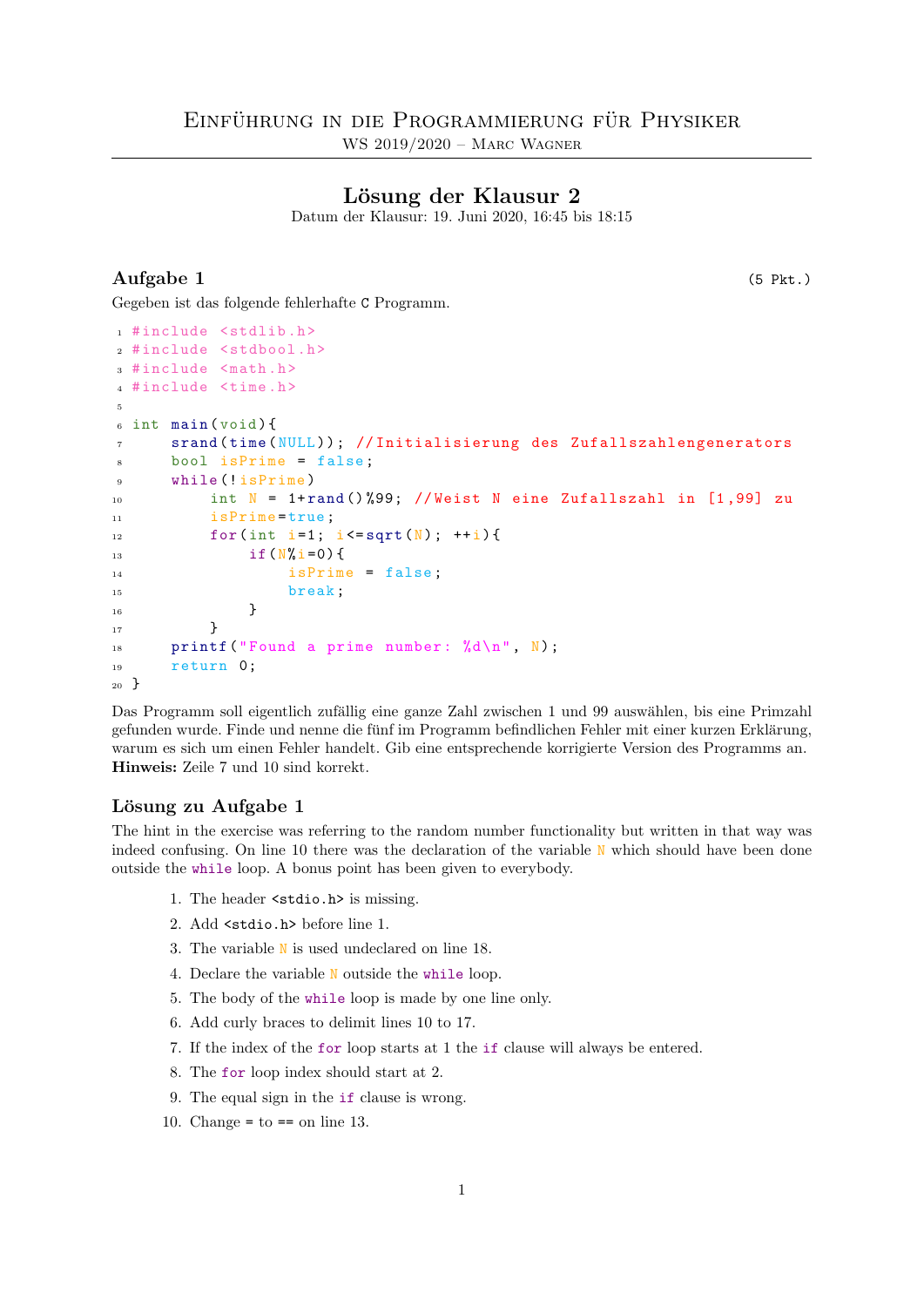# Aufgabe 2 (8 Pkt.)

Schreibe ein C Programm, das die im gleichen Verzeichnis liegende Datei measurements.dat öffnet und daraus double-Zahlen im Dezimalformat einliest, bis das Dateiende erreicht ist. Gleichzeitig soll das Programm eine Datei measurements exp.dat im gleichen Verzeichnis anlegen und die eingelesenen Zahlen in gleicher Reihenfolge in Exponentialdarstellung mit Vorzeichen und insgesamt 4 Ziffern in der Mantisse in diese Datei ausgeben. Treten Fehler beim Einlesen oder Ausgeben aus, soll das Programm entsprechende Fehlermeldungen ausgeben.

#### Beispiel:

| measurements.dat | measurements_exp.dat |
|------------------|----------------------|
| 4.0              | $+4.000e+00$         |
| 30.99            | $+3.099e+01$         |
| $-4.90$          | $-4.900e+00$         |

# Lösung zu Aufgabe 2

A possible solution might read as it follows.

```
# include <stdio .h>
#include <stdlib.h>
int main () {
    double number ;
    int read ;
    FILE *file1, *file2;
    if ((file1 = fopen("measures.dat", "r") ) == NULL)printf ("Error opening file to read.\n");
         exit(0);}
    if ((file2 = fopen("measures\_exp.dat", "w")) == NULL)printf ("Error opening file to write.\langle n'' \rangle;
         exit (0) ;
    }
    while (1) {
         read = fscanf(file1, "%lf", <i>knownber</i>);
         if(\text{read} == \text{EOF})break ;
         if(\text{read } != 1)printf ("Error in fscanf.\n");
              exit (0) ;
         }
         fprintf (file2, "\text{, 3e\n}, number);
    }
    fclose (file1);
    fclose (file2);
}
```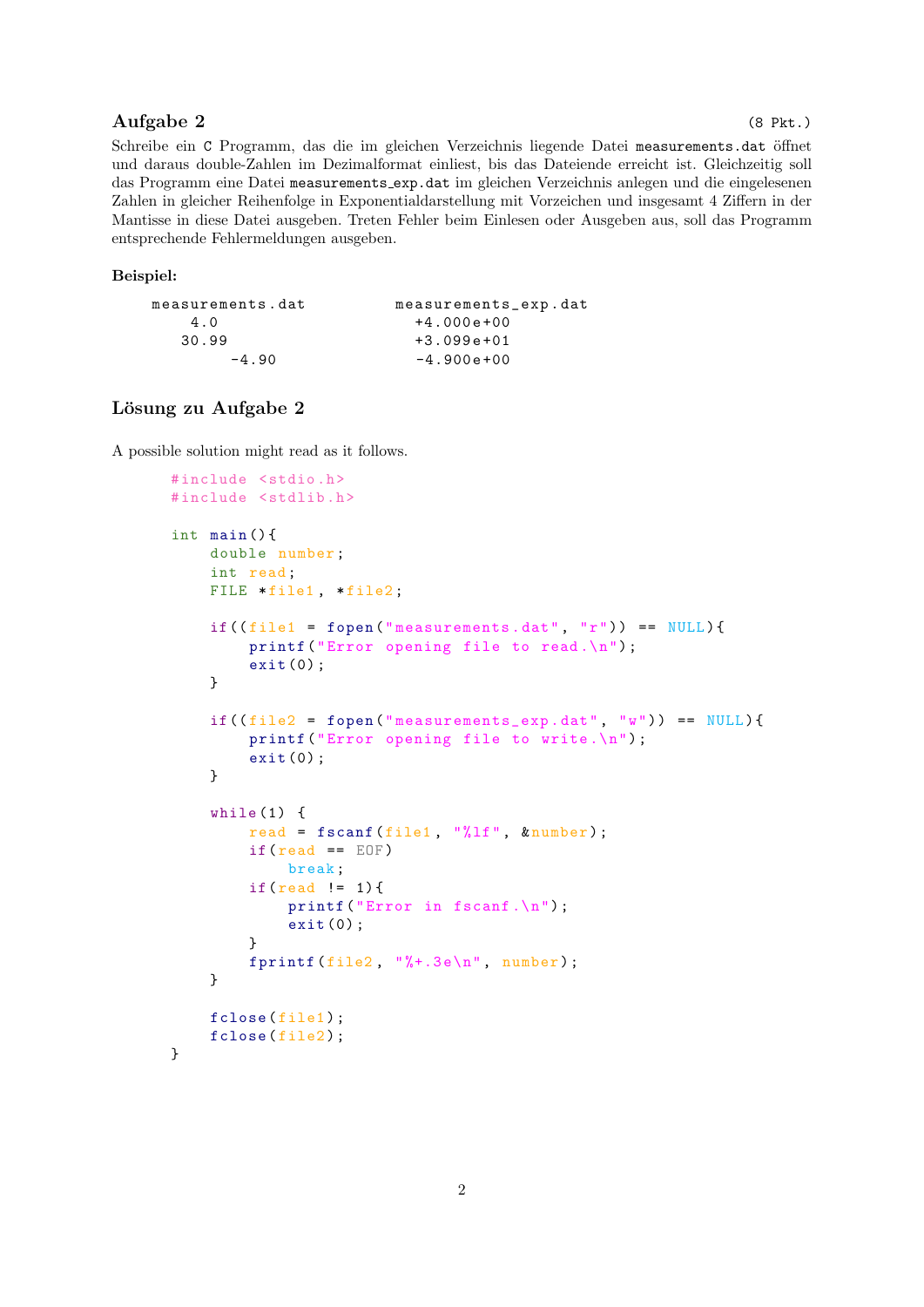### Aufgabe 3 (10 Pkt.)

- (i) Beschreibe den in der Vorlesung besprochenen Mergesort-Algorithmus in Worten.
- (ii) Implementiere den in der Vorlesung besprochenen Mergesort-Algorithmus in einer C Funktion

```
void mergesort (int num, double v[])
```
v soll dabei ein double-Array mit num Elementen sein, die die Funktion in aufsteigender Reihenfolge sortiert.

(iii) Nimm an, dass Dein Computer 64 Mikrosekunden benötigt um ein 16-elementiges Array v zu sortieren. Schätze mathematisch ab, wie lange er für ein 32-elementiges Array benötigt, und erläutere in diesem Zusammenhang den Begriff des Laufzeitverhaltens.

#### Lösung zu Aufgabe 3

- (i) Conceptually, a merge sort works dividing the unsorted list into  $n$  sublists, each containing one element, which is considered trivially sorted. Sublists are repeatedly merged to produce new sorted sublists until there is only one sublist remaining. This will be the sorted list.
- (ii) The code discussed in the lecture follows.

```
void mergesort (int num, double v[])
{
    if(num < 0){
        printf (" Fehler bei mergesort \n") ; exit (0) ;
    }
    if(num == 0 || num == 1)return ; // Liste ist bereits sortiert
    // Linke Teilliste sortieren .
    double *v1 = v; int numl = num/2;
    mergesort (numl, vl);
    // Rechte Teilliste sortieren .
    double *vr = v + num1; int numr = num-numl;
    mergesort (numr, vr);
    // Sortierte Teilliste zu sortierter Liste verschmelzen
    double * tmp;
    if ((\text{tmp} = (double *) \text{malloc} (\text{num} * sizeof (double))) == NULL) {
        printf (" Fehler bei mergesort \n") ; exit (0) ;
    }
    int i, il=0, ir=0;
    for (i=0; i \leq num; i++) {
        if (ir == numr){
             tmp[i] = v1[i1]; \quad i1++;} else if (il == num1){
             tmp[i] = vr[i]; ir++;} else {
             if(v1[i1] < vr[ir]) { \t{tmp[i] = vl[i1] ; i1++; }}else {\rm (tmp[i] = vr[i]; \quad ir++; )}}
    }
    for (i = 0; i < num; i++)v[i] = \text{tmp}[i];free (tmp);
}
```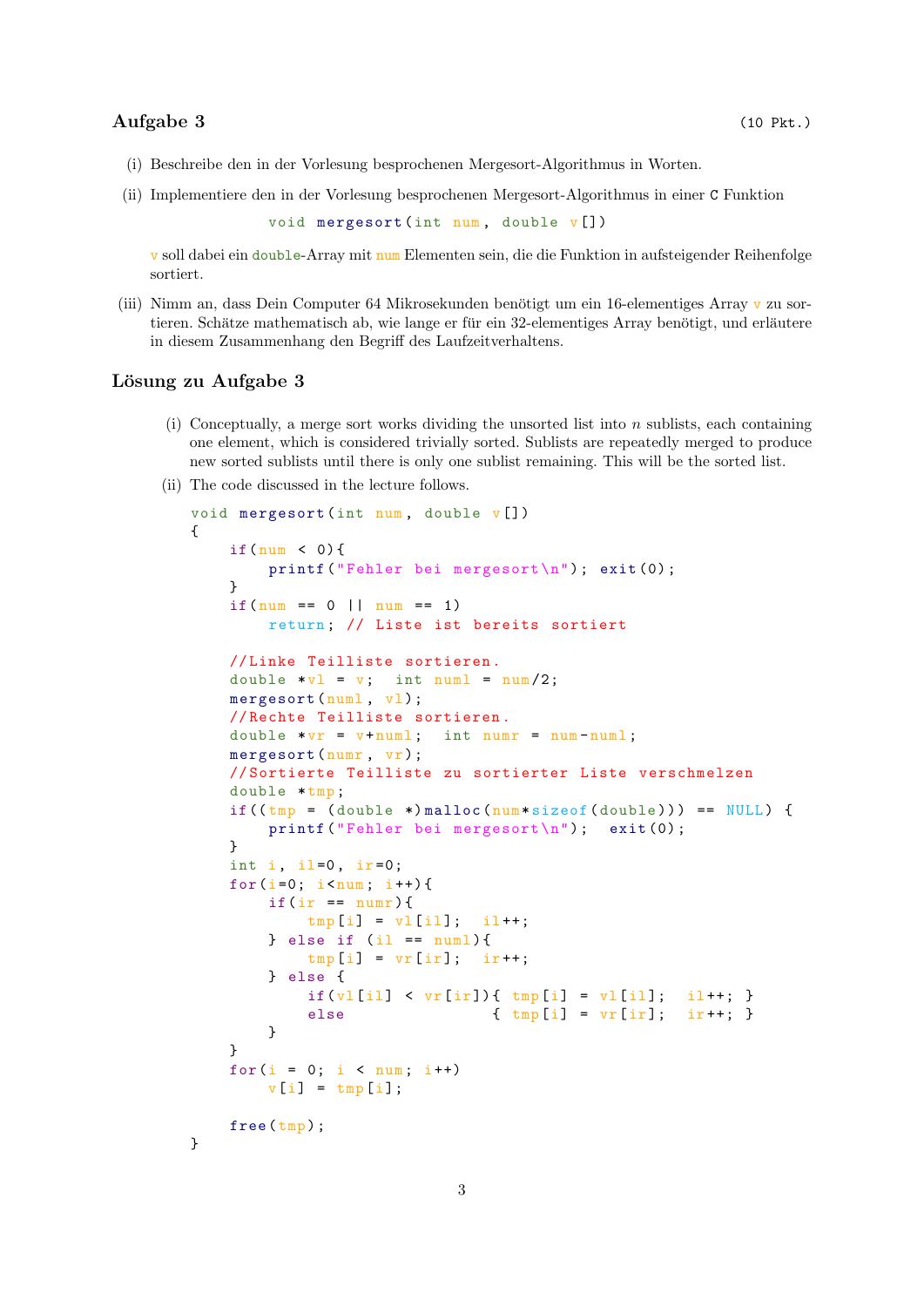(iii) The computational cost of the mergesort algorithm is  $\mathcal{O}(N \log_2(N))$ , where N is the size of the array to be sorted. Assuming to have two arrays of sizes  $N_1$  and  $N_2$  to sort, the ratio of the sorting times can be approximatly estimated to be

$$
\frac{t_1}{t_2} = \frac{N_1 \log_2(N_1)}{N_2 \log(N_2)}
$$

.

If  $N_2 = 16$ ,  $t_2 = 64\mu s$  and  $N_1 = 32$ , it follows  $t_1 = \frac{5}{2}t_2$ , namely  $t_1 = 160\mu s$ .

### $\text{Augabe } 4$  (5 Pkt.)

Schreibe eine C Funktion, die als Parameter eine Integer-Zahl erhält. Falls diese nicht negativ ist, soll das Produkt der Ziffern der Zahl berechnet und das Ergebnis zurückgegeben werden. Ansonsten soll eine Fehlermeldung ausgegeben und das Programm beendet werden.

## Lösung zu Aufgabe 4

The solution could look like the following.

```
unsigned int ProductOfDigits (int inputNumber )
{
    if ( inputNumber <0)
        exit(1);else if ( inputNumber ==0)
        return 0;
    else
    {
         unsigned int product=1;
        while ( inputNumber !=0)
         {
             product *= inputNumber %10;
             inputNumber /=10;
         }
         return product ;
    }
}
```
# Aufgabe 5 (5 Pkt.)

Gegeben ist das folgende C Programm:

```
1 # include <stdio .h>
2
3 unsigned int MysteryCounter ( unsigned int inputNumber ) {
4 unsigned int counter = 0;
5 while ( inputNumber !=1) {
6 if (inputNumber %2 == 0) {
7 inputNumber /=2;
8 } else {
9 inputNumber=3*inputNumber+1;
10 }
11 counter ++;
12 }
13 return counter;
14 }
15
```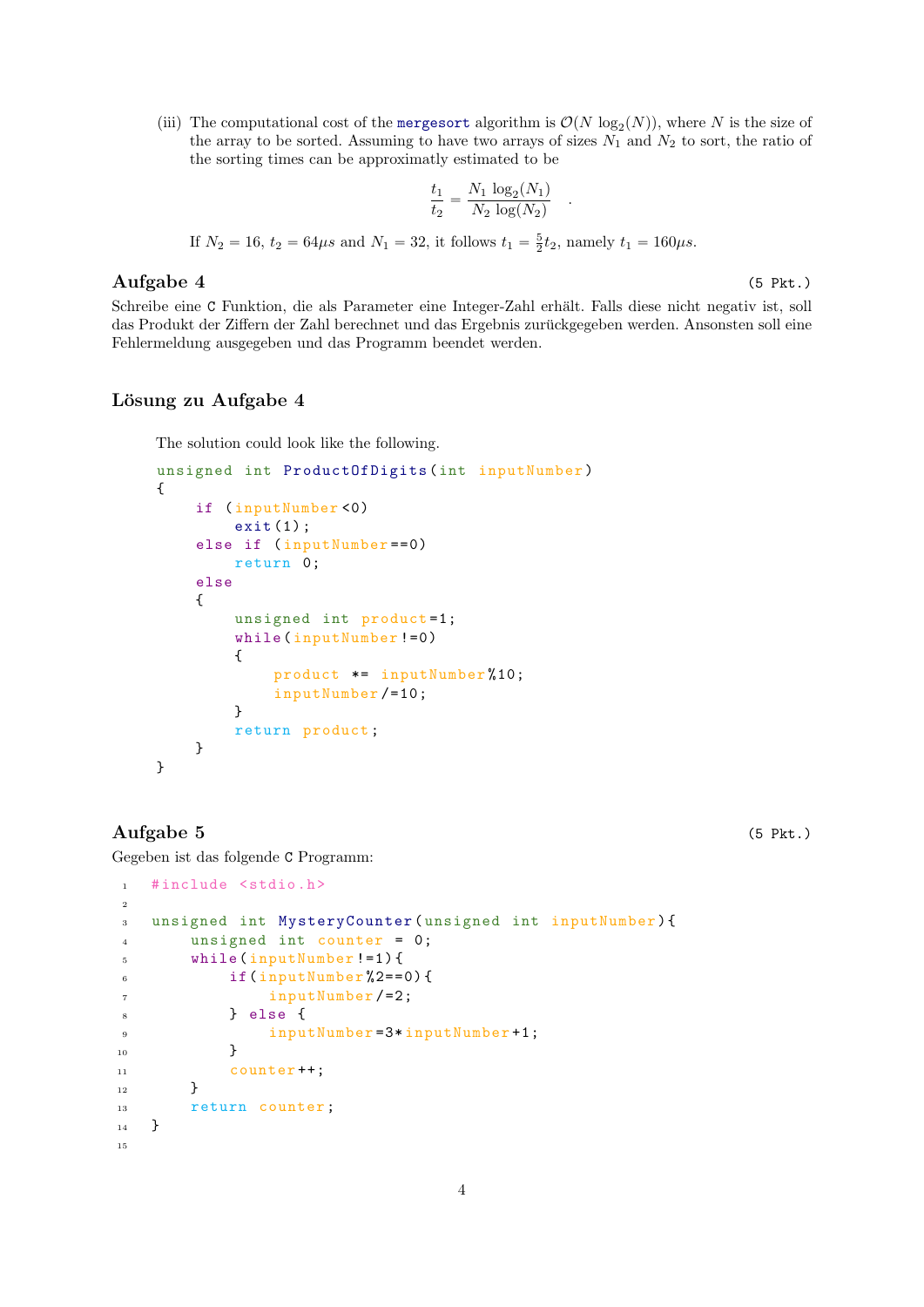```
_{16} int main (void) {
17 int trial;
18 printf ("Enter an integer number: ");
19 \text{scanf}(\sqrt[m]{d^n}, \text{ ktrial});20 if (trial < = 0)21 return 0;
22 else
23 printf ("Length cycle: \sqrt[n]{u\cdot n}", MysteryCounter (trial));
_{24} }
```
- (i) Beschreibe in Worten, was in der Funktion MysteryCounter passiert.
- (ii) Welche Ausgabe erhält man, wenn man das Programm ausführt und
	- $(a)$  0
	- (b) 1
	- (c) 2
	- (d) 3

eingibt?

(iii) Wird die Variable trial von der Funktion MysteryCounter verändert? Begründe Deine Antwort.

#### Lösung zu Aufgabe 5

- (i) The MysteryCounter function takes a natural number and if it is even it halfs it, otherwise it multiply it by 3 and adds 1 to it. This operation is repeated until<sup>1</sup> the result is equal to 1. The function return the number of times such a operation has been done.
- (ii) When the input to the program is 0, the return statement in the main function is executed and no output is printed. In the other cases, the output reads:
	- Input  $1 \rightarrow$  Length cycle: 0
	- Input  $2 \rightarrow$  Length cycle: 1
	- Input  $3 \rightarrow$  Length cycle: 7
- (iii) Although the MysteryCounter function changes the inputNumber parameter, the variable trial is copied to the function and therefore, it will remain unchanged in the main.

Aufgabe 6 (7 Pkt.)

Gegeben ist die folgende C Struktur, die reelle  $2 \times 2$  Matrizen repräsentiert:

```
struct matrix2x2
{
    double A [2] [2];};
typedef struct matrix2x2 Matrix2x2 ;
```
(i) Schreibe eine Funktion, die als Parameter eine  $2 \times 2$  Matrix in Form einer Variable vom Typ Matrix2x2 erhält und die zugehörige Adjunkte berechnet und ebenfalls als Matrix2x2 zurückgibt. Hinweis: Die Adjunkte einer  $2 \times 2$  Matrix

$$
A = \begin{pmatrix} +a & +b \\ +c & +d \end{pmatrix}
$$

ist

$$
adj(A) = \begin{pmatrix} +d & -b \\ -c & +a \end{pmatrix}
$$

.

<sup>&</sup>lt;sup>1</sup>It is a mathematical open conjecture that this will eventually happen for any natural number.